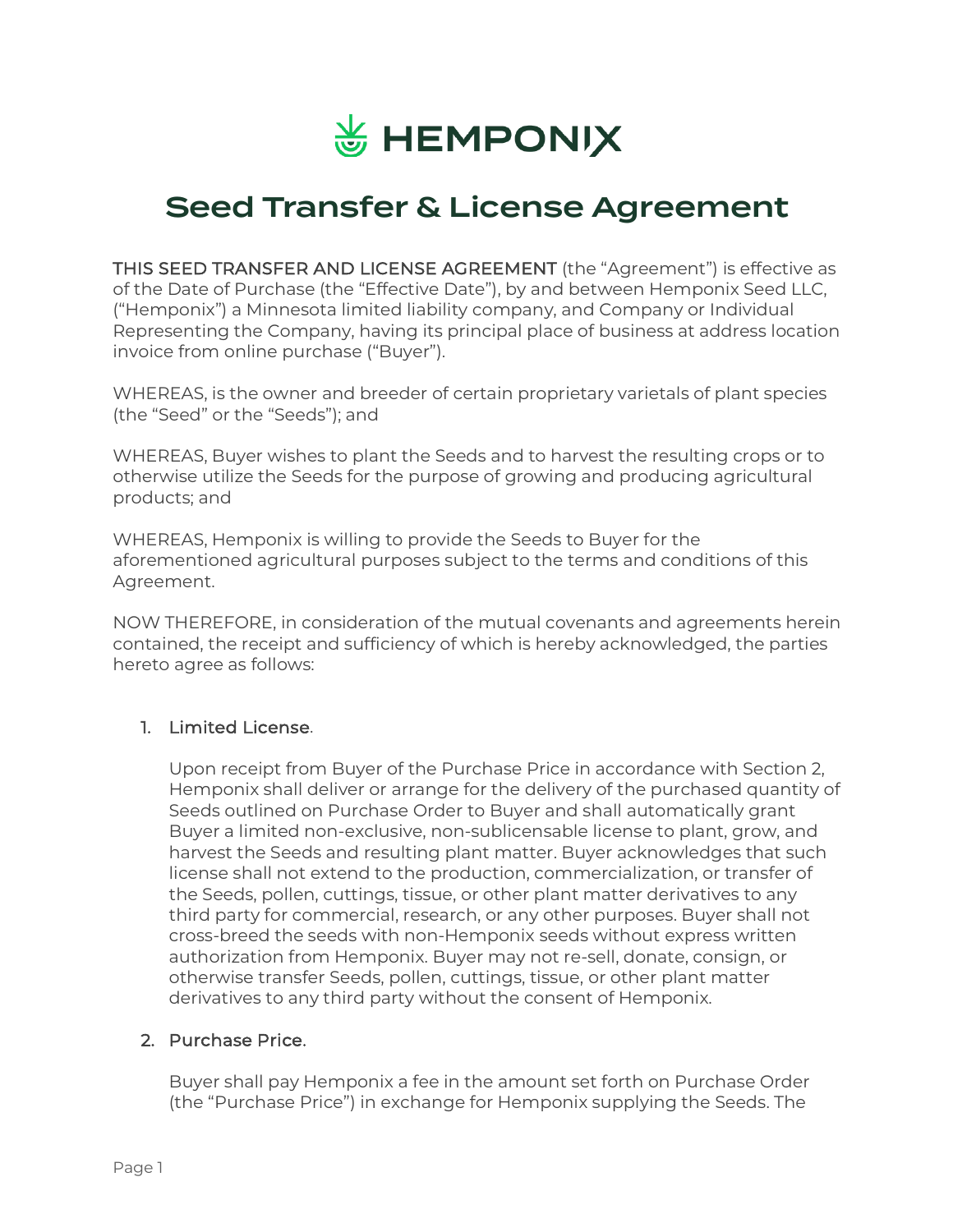Purchase Price shall be payable by electronic transfer (wire transfer, credit card, or transfer of funds to an account that shall be designated by Hemponix). The Purchase Price shall be due upon the agreeing of this Agreement, and of the Purchase Price shall be due and payable prior to the fulfillment of the order.

# 3. Transfer and Risk of Loss.

Unless otherwise expressly agreed to in writing by Hemponix, shipping terms shall be shipped Overnight via Federal Express unless otherwise noted from Buyer. Hemponix shall give written notice of shipment to Buyer when the Seeds are delivered to a carrier for transportation, together with all shipping documents, including the commercial invoice, packing list, bill of lading and any other documents necessary, to release the Seeds to Buyer.

# 4. Retained Rights.

Buyer shall not propagate, cross breed, or use any of the genentic material in these seeds for personal use, or resale. In the event that Hemponix is aware of said activity Hemponix shall retain all intellectual and other proprietary rights, interest, and title to the Seeds and in all hybrid seed lines created from using Hemponix seed lines ("Hybrids"). In addition, Hemponix shall own all Hybrids that are essentially derived from the Seeds or Hybrids whose essential characteristics fail to be clearly distinguishable from the Seeds. Buyer may not use the Seeds or any information pertaining to the Seeds to seek or obtain patent protection or plant variety rights or any other intellectual property protection for this genotype, either within the United States of America or any other country, and may not authorize a third party to do so.

## 5. Reporting.

At the request of Hemponix, Buyer shall report to Hemponix the results of Buyer's planting, growth, and harvest of the Seeds so that Hemponix may improve its recommended best-practices. Such a report shall include a general description of Buyer's growing practices, third-party products applied during the growing process, and yields; however, it shall not include trade secrets or other confidential information of Buyer.

# 6. Force Majeure.

Any delay or failure of either party to perform its obligations under this Agreement will be excused to the extent that the delay or failure was caused directly by an event beyond such party's control, without such party's fault or negligence and that by its nature could not have been foreseen by such Party or, if it could have been foreseen, was unavoidable (which events may include natural disasters, embargoes, explosions, riots, wars, 2 131804.0002/7524803.3 or acts of terrorism). Buyer's financial inability to

perform, changes in cost or availability of materials, components or services,